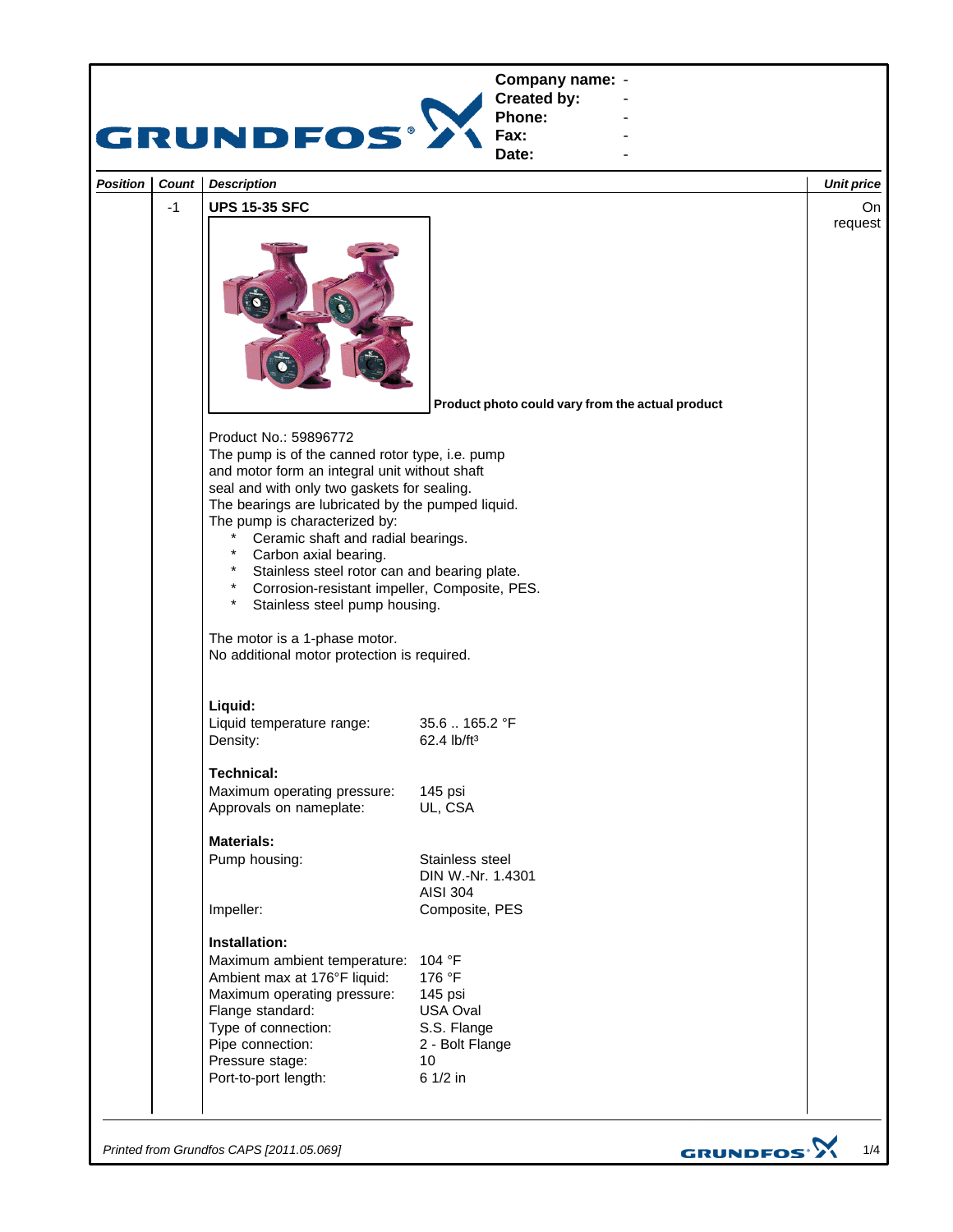## **Company name: -** Construction of the construction

## GRUNDFOS<sup>.</sup>

**Created by: Phone: Fax: -** Construction of the construction **-** Construction of the construction **-** Construction of the construction

| Date:<br>$\blacksquare$ |       |                            |                  |                   |  |  |
|-------------------------|-------|----------------------------|------------------|-------------------|--|--|
| Position                | Count | <b>Description</b>         |                  | <b>Unit price</b> |  |  |
|                         |       | <b>Electrical data:</b>    |                  |                   |  |  |
|                         |       | Number of poles:           | $\overline{a}$   |                   |  |  |
|                         |       | Power input in speed 1:    | 61 W             |                   |  |  |
|                         |       | Power input in speed 2:    | 85 W             |                   |  |  |
|                         |       | Max. power input:          | 110 W            |                   |  |  |
|                         |       | Rated power - P2:          | 0,6/0,08/0,11 kW |                   |  |  |
|                         |       | Main frequency:            | 60 Hz            |                   |  |  |
|                         |       | Rated voltage:             | 1 x 115 V        |                   |  |  |
|                         |       | Current in speed 1:        | 0.6A             |                   |  |  |
|                         |       | Current in speed 2:        | 0.75A            |                   |  |  |
|                         |       | Current in speed 3:        | 0.95A            |                   |  |  |
|                         |       | Capacitor size - run:      | 10 µF/180 V      |                   |  |  |
|                         |       | Insulation class (IEC 85): | F                |                   |  |  |
|                         |       | Others:                    |                  |                   |  |  |
|                         |       | Gross weight:              | 6 lb             |                   |  |  |
|                         |       |                            |                  |                   |  |  |
|                         |       |                            |                  |                   |  |  |
|                         |       |                            |                  |                   |  |  |
|                         |       |                            |                  |                   |  |  |
|                         |       |                            |                  |                   |  |  |
|                         |       |                            |                  |                   |  |  |
|                         |       |                            |                  |                   |  |  |
|                         |       |                            |                  |                   |  |  |
|                         |       |                            |                  |                   |  |  |
|                         |       |                            |                  |                   |  |  |
|                         |       |                            |                  |                   |  |  |
|                         |       |                            |                  |                   |  |  |
|                         |       |                            |                  |                   |  |  |
|                         |       |                            |                  |                   |  |  |
|                         |       |                            |                  |                   |  |  |
|                         |       |                            |                  |                   |  |  |
|                         |       |                            |                  |                   |  |  |
|                         |       |                            |                  |                   |  |  |
|                         |       |                            |                  |                   |  |  |
|                         |       |                            |                  |                   |  |  |
|                         |       |                            |                  |                   |  |  |
|                         |       |                            |                  |                   |  |  |
|                         |       |                            |                  |                   |  |  |
|                         |       |                            |                  |                   |  |  |
|                         |       |                            |                  |                   |  |  |
|                         |       |                            |                  |                   |  |  |

*Printed from Grundfos CAPS [2011.05.069]*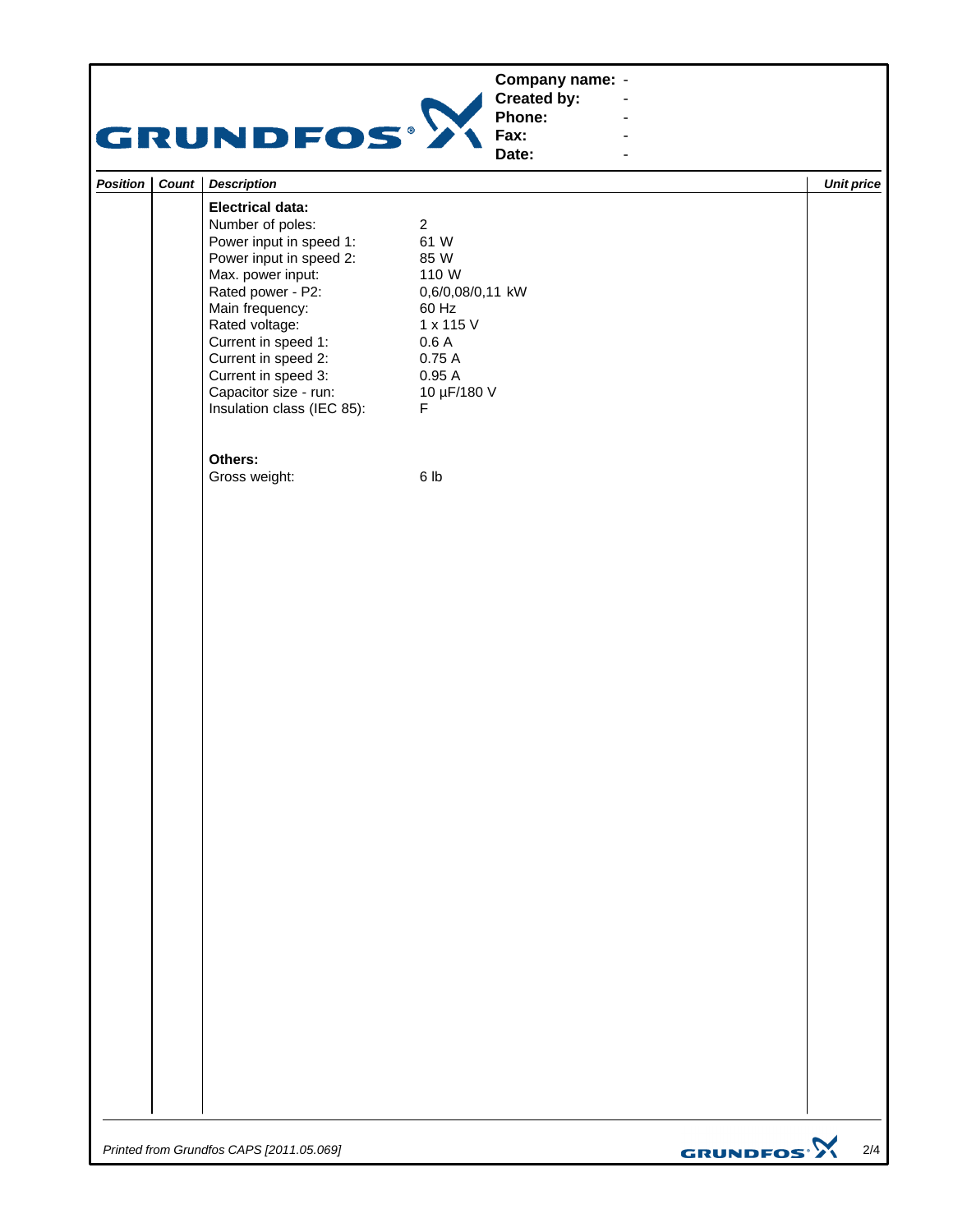|                                     |                                  | <b>Created by:</b>                                         |                                     |
|-------------------------------------|----------------------------------|------------------------------------------------------------|-------------------------------------|
| <b>GRUNDFOS®</b>                    |                                  | Phone:                                                     |                                     |
|                                     |                                  | Fax:<br>Date:                                              |                                     |
|                                     |                                  |                                                            |                                     |
| <b>Description</b><br>Product name: | Value<br><b>UPS 15-35 SFC</b>    | н<br>(f <sup>t</sup> )                                     | UPS 15-35 SFC, 60 Hz                |
| Product Number:                     | 59896772                         |                                                            | Density = $62.4$ lb/ft <sup>3</sup> |
| EAN number:                         | 5700837414432                    | 10                                                         |                                     |
|                                     |                                  |                                                            |                                     |
| Technical:                          |                                  | 8                                                          |                                     |
| Speed Number:                       | 3                                |                                                            |                                     |
| Max flow:                           | 21.6 US gpm                      | 6                                                          |                                     |
| Head max:                           | $12.1$ ft                        |                                                            |                                     |
| Maximum operating pressure          | 145 psi                          | 4                                                          |                                     |
| Approvals on nameplate:             | UL, CSA                          |                                                            |                                     |
| Valve:                              | pump with built-in isolating and | $\overline{\mathbf{c}}$                                    |                                     |
|                                     | non-return valves                | 0<br>$\overline{2}$<br>$\overline{4}$<br>6<br>8<br>10<br>0 | 12<br>Q(US gpm)<br>14               |
| Materials:                          |                                  | P <sub>2</sub>                                             |                                     |
| Pump housing:                       | Stainless steel                  | (HP)                                                       |                                     |
|                                     | DIN W.-Nr. 1.4301                |                                                            |                                     |
|                                     | AISI 304                         | 0.08                                                       |                                     |
| Impeller:                           | Composite, PES                   |                                                            |                                     |
|                                     |                                  | 0.04                                                       |                                     |
| Installation:                       |                                  | $\Omega$                                                   |                                     |
| Maximum ambient temperature:        | 104 °F                           |                                                            |                                     |
| Ambient max at 176°F liquid         | 176 °F                           |                                                            |                                     |
| Maximum operating pressure          | 145 psi                          | 5 8/16"                                                    |                                     |
| Flange standard:                    | <b>USA Oval</b>                  |                                                            |                                     |
| Type of connection:                 | S.S. Flange                      | 4 2/16"                                                    |                                     |
| Pipe connection:                    | 2 - Bolt Flange                  |                                                            |                                     |
| Pressure stage:                     | 10                               |                                                            |                                     |
| Port-to-port length:                | 6 1/2 in                         |                                                            |                                     |
|                                     |                                  | 68/16"<br>6                                                |                                     |
| Liquid:                             |                                  |                                                            |                                     |
| Liquid temperature range            | 35.6165.2 °F                     |                                                            |                                     |
| Density:                            | 62.4 lb/ft <sup>3</sup>          |                                                            |                                     |
|                                     |                                  |                                                            |                                     |
| Electrical data:                    |                                  |                                                            |                                     |
| Number of poles:                    | $\overline{2}$                   |                                                            |                                     |
| Power input in speed 1:             | 61 W                             | 215/16"                                                    |                                     |
| Power input in speed 2:             | 85 W                             | 32/16"                                                     |                                     |
| Max. power input:                   | 110 W                            | 314/16"                                                    |                                     |
| Rated power - P2:                   | 0,6/0,08/0,11 kW                 |                                                            |                                     |
| Main frequency:                     | 60 Hz                            |                                                            |                                     |
| Rated voltage:                      | $1 \times 115$ V                 |                                                            |                                     |
| Current in speed 1                  | 0.6A                             |                                                            |                                     |
| Current in speed 2                  | 0.75 A                           |                                                            |                                     |
| Current in speed 3                  | 0.95A                            |                                                            |                                     |
| Capacitor size - run                | 10 µF/180 V                      |                                                            |                                     |
| Insulation class (IEC 85):          | F                                |                                                            |                                     |
| Motor protection:                   | CONTACT                          |                                                            |                                     |
| Thermal protec:                     | internal                         |                                                            |                                     |
|                                     |                                  |                                                            |                                     |
| Controls:                           |                                  |                                                            |                                     |
| Pos term box:                       | 9H                               |                                                            |                                     |
|                                     |                                  |                                                            |                                     |
| Others:                             |                                  |                                                            |                                     |
| Gross weight:                       | 6 <sub>lb</sub>                  |                                                            |                                     |
|                                     |                                  |                                                            |                                     |

*Printed from Grundfos CAPS [2011.05.069]*

GRUNDFOS $\mathbf{\hat{X}}_{3/4}$